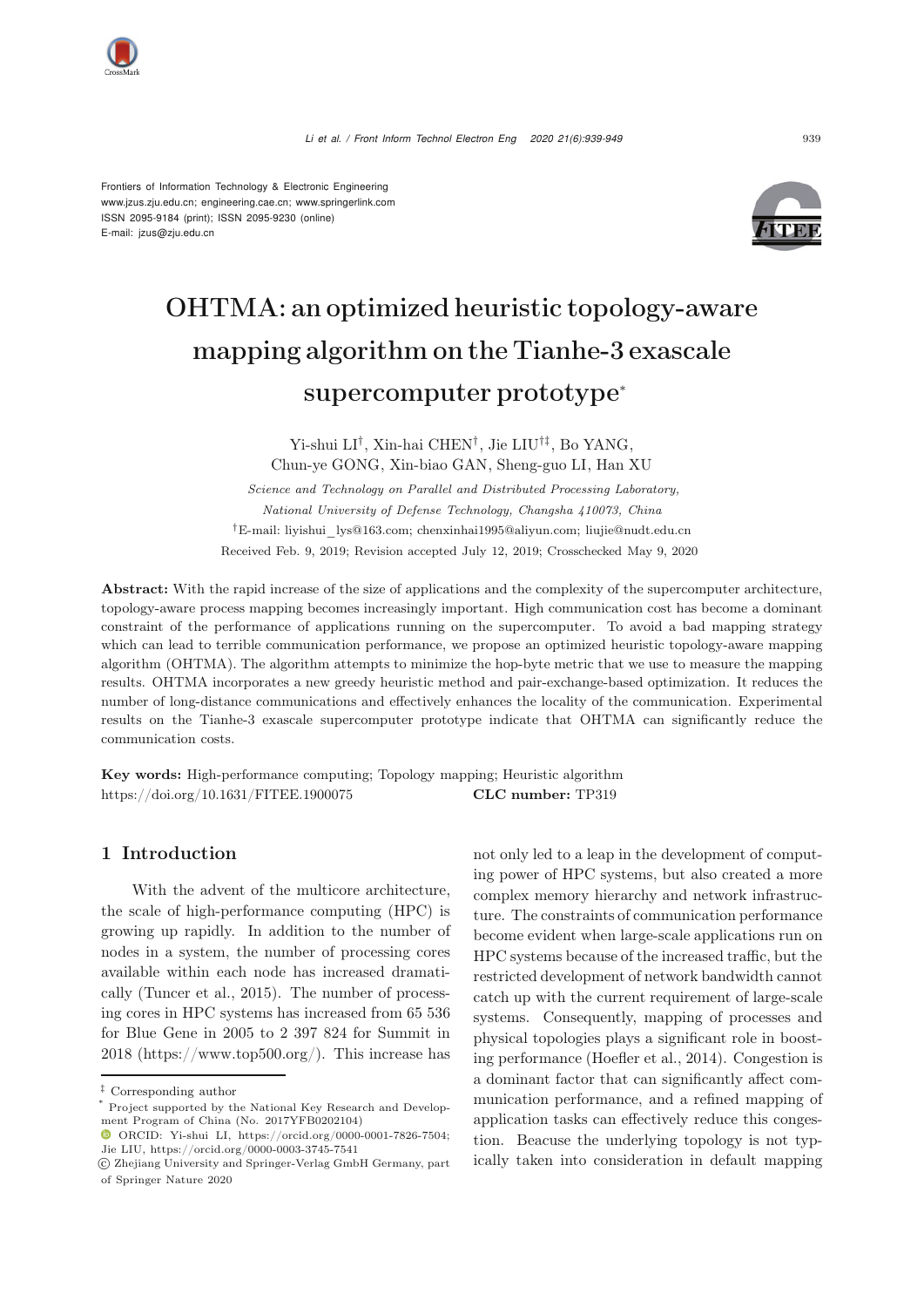strategies and many links are needed in each traversal as a result of the large network diameter, the interconnection network could be congested heavily [\(Bhatele and Laxmikant, 2009](#page-9-0)).

In this regard, topology-aware mapping has been proved to be a practical method that can help reduce communication costs within the interconnection network of large-scale systems and improve the communication performance. An optimized mapping of processors on the idle computing nodes can reduce network congestion significantly. For a largescale application, a lot of execution time can be saved if most of the communication tasks are physically placed closer to each other, especially when the major communication takes place within a compute node or a compute frame [\(Chen et al., 2018\)](#page-10-2).

The topology-aware mapping problem which is aimed to find an optimized mapping between tasks and topologies can be formalized as a quadratic assignment problem (QAP) [\(Sudheer and Srinivasan,](#page-10-3) [2012](#page-10-3)). It has been proved that solving this problem is non-deterministic polynomial-time hard (NP-hard) [\(Sahni and Gonzalez](#page-10-4), [1976](#page-10-4)), but many researchers continue to propose various heuristics to find suboptimal solutions, that is, to minimize the evaluation metric. Therefore, higher heuristic efficiency and precision are required to optimize the topologyaware mapping. The practical results suggest that reducing the evaluation metric can effectively lead to a decrease in communication time [\(Jeannot et al.](#page-10-5), [2014](#page-10-5)).

In this work, we study the topology-aware mapping problem on the Tianhe-3 exascale supercomputer prototype. The main contributions can be summarized as follows:

1. We propose an optimized heuristic topologyaware mapping algorithm (OHTMA). The main idea of this algorithm is to generate a greedy primary mapping strategy, use numerous pair-exchange operations to minimize the evaluation metric within finite iterations, and backtrack to the best result.

2. We optimize this new algorithm to minimize its runtime, which can improve its practicability.

3. We evaluate its performance on the Tianhe-3 exascale supercomputer prototype. Four NAS parallel benchmark (NPB, https://www.nas.nasa. gov/publications/npb.html) suites and two scientific applications are used to evaluate the effectiveness of our algorithm.

# 2 Basic definitions

In the literature, the application information and network topology are generally represented as the following two graphs:

1. Task (process) graph

Parallel processes are represented as a weighted directed graph  $G_p = (V_p, E_p)$ , where vertices  $V_p$  represent the processes and edges  $E<sub>p</sub>$  represent the direct communication between processes. The weight  $w_{ab}$  of edge  $e_{ab} = (v_a, v_b) \in E_p$  denotes the amount of communications in bytes between vertices *a* and *b*, where  $v_a, v_b \in V_p$ . The out-degree of vertex  $v_a$ denotes the number of processes to which process *a* sends information.

2. Topology (processor) graph

The network topology is represented as a directed graph  $G_n = (V_n, E_n)$ . Each vertex in  $V_n$  represents a processor and an edge in *E*<sup>n</sup> represents a direct link in the topology [\(Agarwal et al., 2006\)](#page-9-1).

In our work, we use the adjacent matrices of these two graphs: process matrix *A* and physical topology matrix *B*.

#### 2.1 Quadratic assignment problem model

The existing research has formalized topologyaware mapping as a QAP model [\(Brandfass et al.](#page-9-2), [2013](#page-9-2)), that is, find a one-to-one mapping *f* between processes and available processors to minimize the communication cost. For an application with *n* processes that need to be mapped to *n* processors, we can define a process matrix  $A \in \mathbb{R}^{n \times n}$  and a physical topology matrix  $\mathbf{B} \in \mathbb{R}^{n \times n}$ . The mapping problem can be transformed into minimizing the total communication cost. Each mapping *f*, always presented as an array such as  $\{0, 1, 2, 3n - 1\}$ , is a solution to QAP. So, the definitions of matrices *A* and *B* and the strategy of finding the best mapping attract many researchers. Although the mapping problem is formalized into this simple model, this problem has been pro[ven](#page-10-4) [to](#page-10-4) [be](#page-10-4) [an](#page-10-4) [NP-hard](#page-10-4) [problem](#page-10-4) [\(](#page-10-4)Sahni and Gonzalez, [1976](#page-10-4)).

### 2.2 Hop-byte metric

The hop-byte metric is one of the widely used metrics for judging the communication performance produced [by](#page-10-3) [a](#page-10-3) [mapping](#page-10-3) [algorithm](#page-10-3) [\(](#page-10-3)Sudheer and Srinivasan, [2012](#page-10-3)). The hop-byte metric is the total size of inter-processor communication in bytes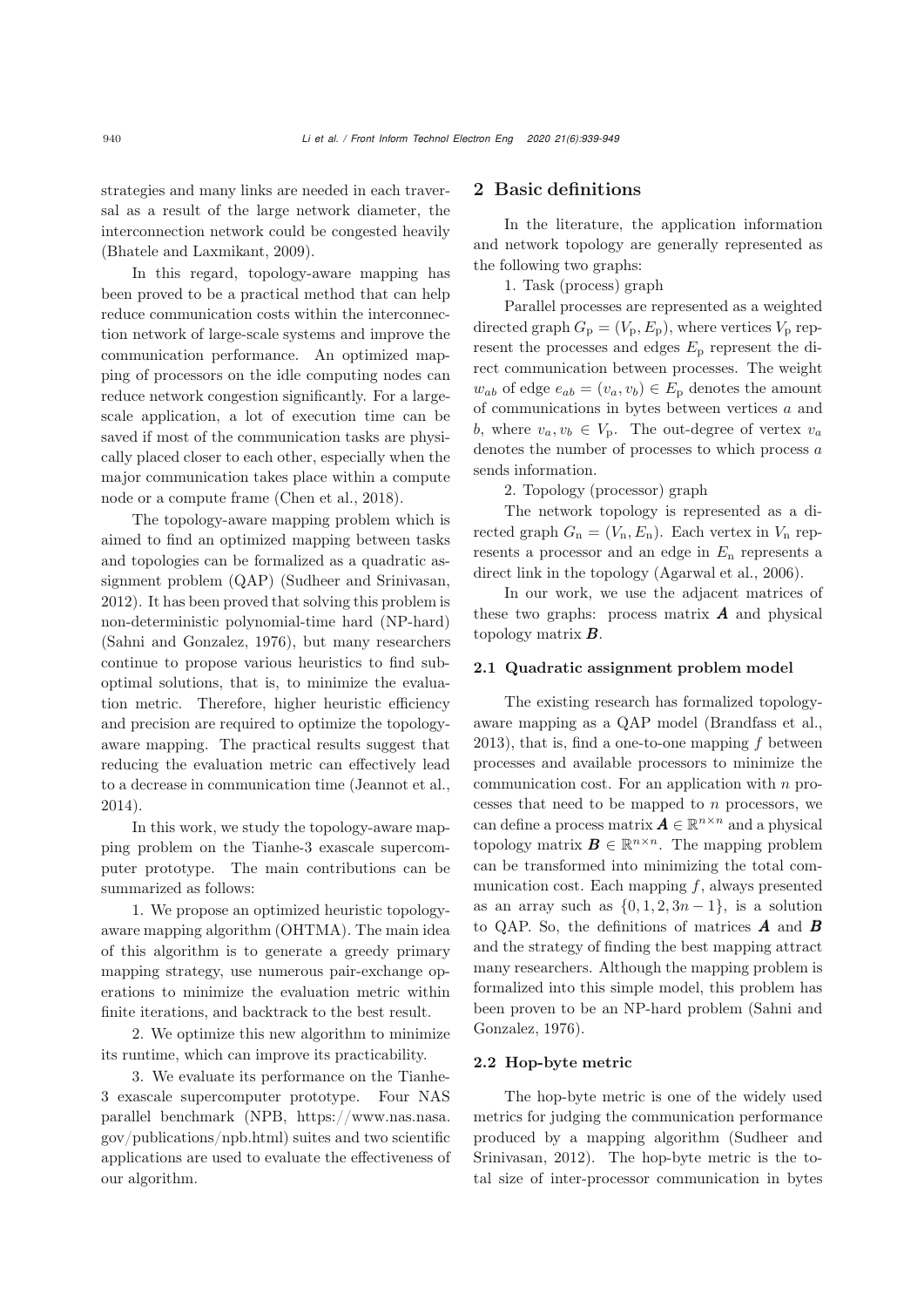weighted by the distance between the respective end processors. For processes *i* and *j*, the number of hops between them is represented as  $b_{f(i)f(j)} \in \mathbf{B}$ , and the size of the communication message is represented as  $a_{ij} \in A$ . We define Hopbyte(*f*) to represent the cost metric when the *p* processes are mapped on the topology under mapping *f*. The sum of these products over all messages indicates the hop-byte value of a given mapping used to assess it, expressed as

<span id="page-2-0"></span>Hopbyte
$$
(f)
$$
 =  $\sum_{i=0}^{p-1} \sum_{j=0}^{p-1} a_{ij} b_{f(i)f(j)},$  (1)

where  $a_{ij} \in A$  and  $b_{f(i)f(j)} \in B$ .

Our work is to find an optimized mapping method to minimize  $Hopbyte(f)$  in a reasonable time.

## 3 Related works

Topology-aware mapping is a process to find an optimized allocation of processes to compute nodes. Many researchers have conducted much research to find an optimal approach for efficiently reducing the communication overhead. [Hoefler and Snir](#page-10-6) [\(2011](#page-10-6)) presented three mapping algorithms: greedy heuristic, recursive bisection mapping, and graphsimilarity-based mapping. The greedy heuristic algorithm chooses one of the processes with the heaviest out-degree and greedily maps its heaviest neighboring processes to the neighboring processors with the heaviest connections. This algorithm is the most generic approach. In the recursive bisection mapping algorithm, the minimal edge cut method maps the "heavy" clusters in the weighted process graph to the "strong" clusters in the weighted processor graph. The METIS library [\(Karypis and Kumar,](#page-10-7) [1998](#page-10-7)) is used to compute recursive bi-partitioning of the process topology graph and the physical topology graph into two equally sized halves with minimum edge-cut weights. However, this algorithm cannot obtain good performance on the supercomputer architecture. The third algorithm is based on graph similarity. The basic idea of this algorithm is that the graph adjacency matrix can be modeled as a sparse matrix that can apply the techniques from sparse li[near](#page-10-6) [algebra](#page-10-6) [on](#page-10-6) [topology](#page-10-6) [mapping.](#page-10-6) Hoefler and Snir [\(2011](#page-10-6)) selected the reverse Cuthill McKee (RCM) algorithm, which is used to solve the bandwidth reduction problem by reordering the matrices.

The RCM algorithm handles the proximity condition well and produces mappings with low dilation and congestion.

Generally, serval leading basic algorithms are used. The main approaches of topology mapping include the graph partitioning method and the heuristic algorithm, which is based on experiments and available information about the problem.

The heuristic algorithm is one of the most effective methods for generating an approximate exact solution in a short time when solving an NP-hard problem. [Jeannot and Mercier](#page-10-8) [\(2010](#page-10-8)) proposed an algorithm called "TreeMatch," which maps processes to resources to reduce the communication cost of the whole application. The TreeMatch algorithm uses a heuristic method to find the subset of processes with minimum weights. [Bhatele](#page-9-3) [\(2010\)](#page-9-3) proposed several heuristics methods to handle irregular communication graphs and presented two techniques to find the closest processor to a given source in a two-dimensional (2D) mesh. The main idea of these heuristic methods is to reduce the average number of hops t[raveled](#page-10-9) [per](#page-10-9) [byte](#page-10-9) [on](#page-10-9) [mesh](#page-10-9) [topologies.](#page-10-9) Deveci et al. [\(2015](#page-10-9)) proposed a greedy heuristic algorithm that combines two refinement algorithms. The heuristic part aims to minimize the value of hopbytes by mapping the processes to the processors with high connectivity, and a breadth first search (BFS) based task-selection algorithm is designed to find the corresponding node. [Mirsadeghi and Afsahi](#page-10-10) [\(2016](#page-10-10)) proposed a hybrid metric that is used to evaluate the candidate mapping from two aspects: hopbytes and congestions. The refinement algorithm they used attempts to minimize congestion. This mapping framework can be applied only to a system that can provide specific congestion information.

The topology mapping research based on opensource graph partitioning software is another research method. Many open-source graph partitioning [libraries](#page-10-11) [like](#page-10-11) [METIS,](#page-10-11) [Scotch](#page-10-11) [\(](#page-10-11)Pellegrini and Roman, [1996](#page-10-11)), and Jostle [\(Walshaw and Cross,](#page-10-12) [2007](#page-10-12)) are used to implement mapping optimization. [Mercier and Clet-Ortega](#page-10-13) [\(2009\)](#page-10-13) used the Scotch library to map the communication pattern graph onto the physical topology graph. The Scotch library implements dual recursive bipartitioning algorithms to compute static mappings for graphs. Rodrigues et al. (2009) used a similar approach where they use the Scotch library to map the process topology graph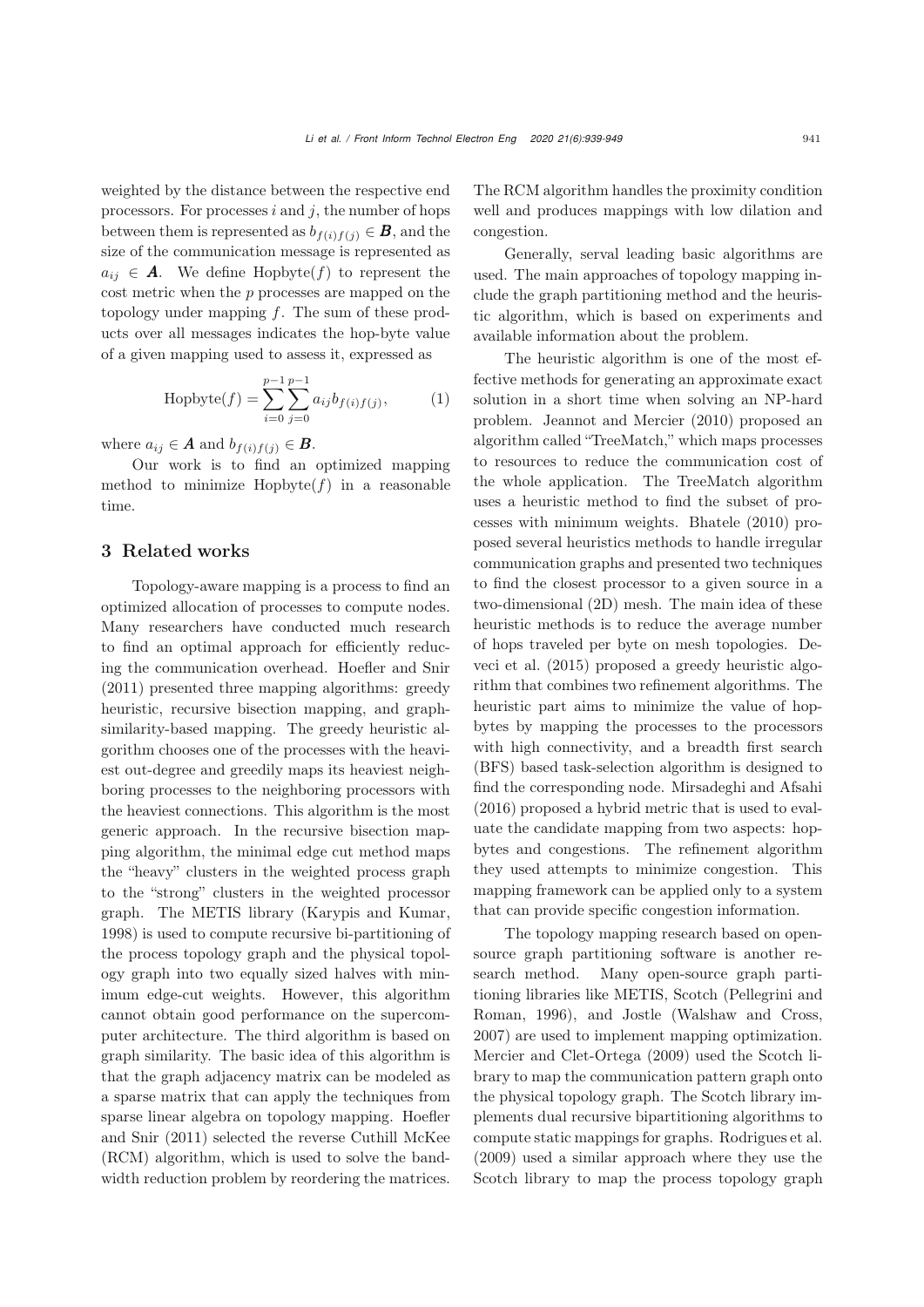onto the physical topology graph. [Tuncer et al.](#page-10-0) [\(2015](#page-10-0)) used the recursive graph bisection (RGrB) algorithm to recursively split both communication and physical topology graphs into equal halves using minimum weighted edge-cuts and to map the remaining task(s) to the remaining node at the end of the recursion. The implementation of the RGrB algorithm is based on LibTopoMap, and the METIS library is used for bisectioning. Although this technique demonstrates efficient mappings, it is also shown that it may result in poor *p*-way partitions. [Wang et al.](#page-10-14) [\(2015](#page-10-14)) first applied clustering analysis to topology mapping, and proposed a process mapping optimization method based on clustering analysis guided by an aggregated QAP model. In this method, they used a spectral clustering algorithm to analyze process communication pattering and then mapped the process clusters to the physical topology.

# 4 New topology-aware mapping method

We propose an optimized heuristic topologyaware mapping algorithm based on the greedy method, pair-exchange, and backtrace. The whole framework of this algorithm includes making a primary mapping and optimization.

#### 4.1 Input matrices

To assess the communication information of the submitted works, we define the communication pattern matrix *A*. Message size is a major factor affecting the communication overhead. The communication performance bottleneck can be different with different message sizes; for instance, small messages are more sensitive to communication latency than large messages. Thus, the communication volume between processes is the measure for modeling this matrix.  $A_{ij}$  indicates the communication volume from processes *i* to *j*.

Define the hop matrix *B*. The hop matrix indicates the number of hops required when each unit message communicates among the inter-processors. We need to obtain only the processor ID and the required number of hops from the underlying system.  $B_{ij}$  is set as the number of route hops traversed from processes *i* to *j*. Therefore, the product of the communication message size and the number of hops is the total communication cost. Essentially, this matrix should show the disparity of the communication bandwidth between the inter-processors. Based on the typical supercomputer topology, we categorize the route hops into three types, which will be discussed in detail in Section 4.2.

# 4.2 Topology of the Tianhe-3 exascale supercomputer prototype

Different from the three-level fat-tree topology of the Tianhe Express-2 network [\(Liao et al., 2015\)](#page-10-15), the interconnect network of Tianhe-3 exascale supercomputer prototype adopts a 2D-mesh-like topology. Different from the typical 2D-mesh topology which is a regular 2D network structure, the new topology of Tianhe-3 is shown in Fig. [1a](#page-4-0).

The switches are distributed as an  $n \times m$  mesh. Each chip connects 96 compute nodes, which are divided into two equal parts (left and right parts). Chips in the same row or column are connected to each other. Thus, there are three hop situations among compute nodes: two compute nodes existing on one chip, two compute nodes located on two separate chips in the same row or column, and two compute nodes located on two separate chips in different rows and columns. These three situations are shown in Figs. [1b–1d](#page-4-0).

Table [1](#page-3-0) indicates the specific values of these three situations. As Table 1 indicates, we suppose that two nodes are on the same side (left or right) in their chips. When the two nodes are within one chip, the hop value is one. When the two nodes are located on two chips that are in the same row or column, the hop value is three (Fig. [1c](#page-4-0)). When the two chips are in different rows and columns, the hop value is five. If the two nodes are on different sides (one on the right side and the other on the left side), the communication requires an additional hop in each situation.

<span id="page-3-0"></span>Table 1 Values of hops in different situaitons

| Location relationship<br>between compute nodes | Side of processors                     | Hop value |
|------------------------------------------------|----------------------------------------|-----------|
| Within a chip                                  | On the same side<br>On different sides | 2         |
| Within a same<br>row or column                 | On the same side<br>On different sides | З         |
| In different rows and<br>different columns     | On the same side<br>On different sides | 5<br>6    |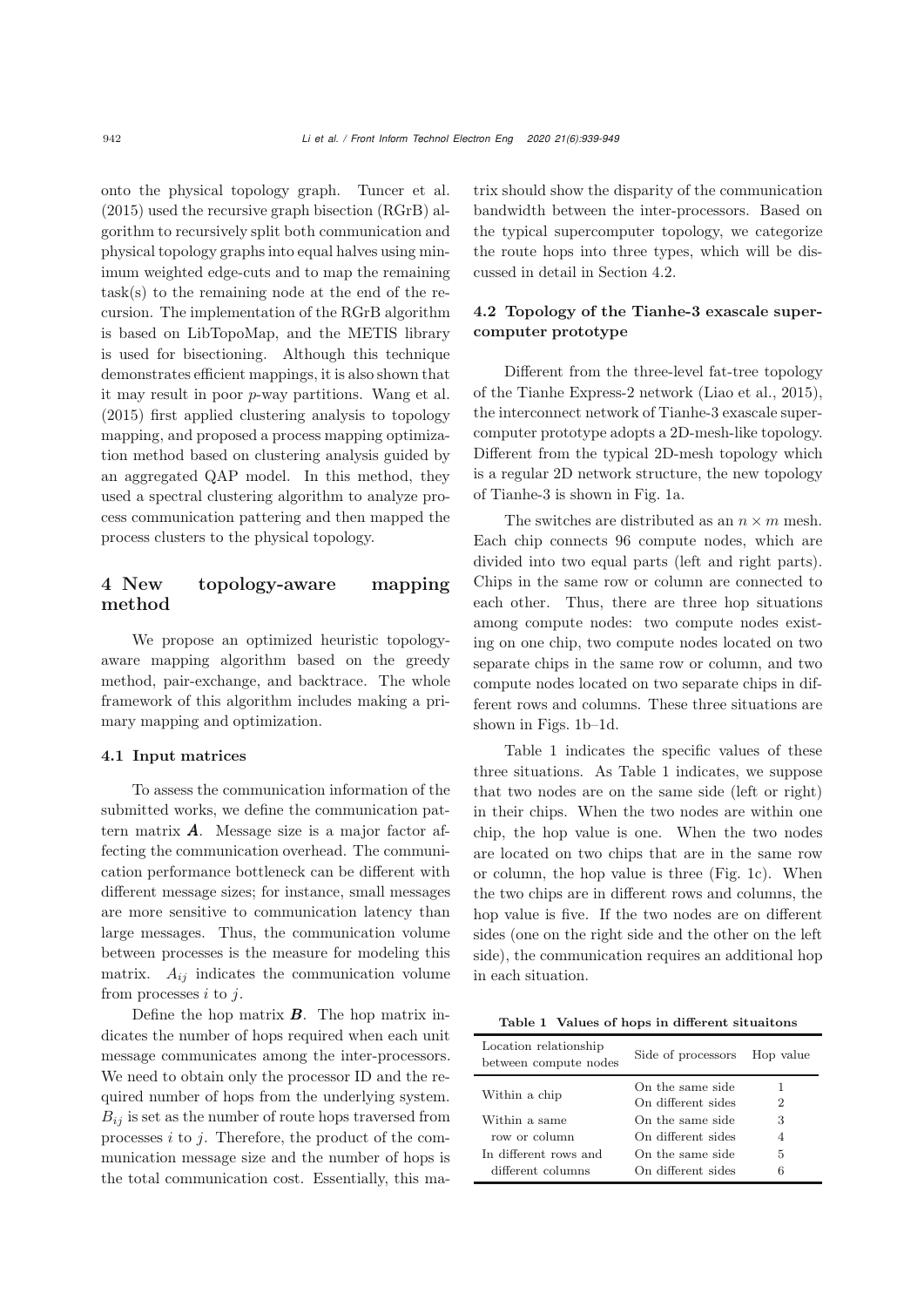

<span id="page-4-0"></span>Fig. 1 Topology of the Tianhe-3 exascale supercomputer prototype (a) and three hop situations: (b) two compute nodes within a chip; (c) two compute nodes within a same row or column; (d) two compute nodes in different rows and columns

## 4.3 Optimized mapping strategy

The proposed OHTMA algorithm is based on the hop-byte metric and designed to optimize the communication performance. Algorithm [1](#page-5-0) shows the pseudocode of the main procedures.

We tend to make a preliminary mapping that assigns the processes with large communication volumes to idle processors with small communication distances. Algorithm [1](#page-5-0) first defines four sets, *P*selected, *P*unselected, *N*selected, and *N*unselected, indicating the sets of allocated processes, unallocated processes, selected processors, and unselected processors, respectively. First, we use a loop to give each process a mapping schedule. Within each initial iteration, we define an indicator comm<sub>n</sub> of the total communication volume of process *p* and an indicator hops*<sup>n</sup>* of the required communication hop summation of idle processors *n* in the first place. In the calculation of these two indicators, a weight factor is introduced to strengthen the effect of the selected process-processor pairs on the next selection, and this weight will become higher as the iterations continue. Then, we map the process with the maximum comm to the processor with the minimum number of hops, and move this process from *P*unselected to *P*selected and processor from *N*unselected to *N*selected. The iterations will be repeated until all the processes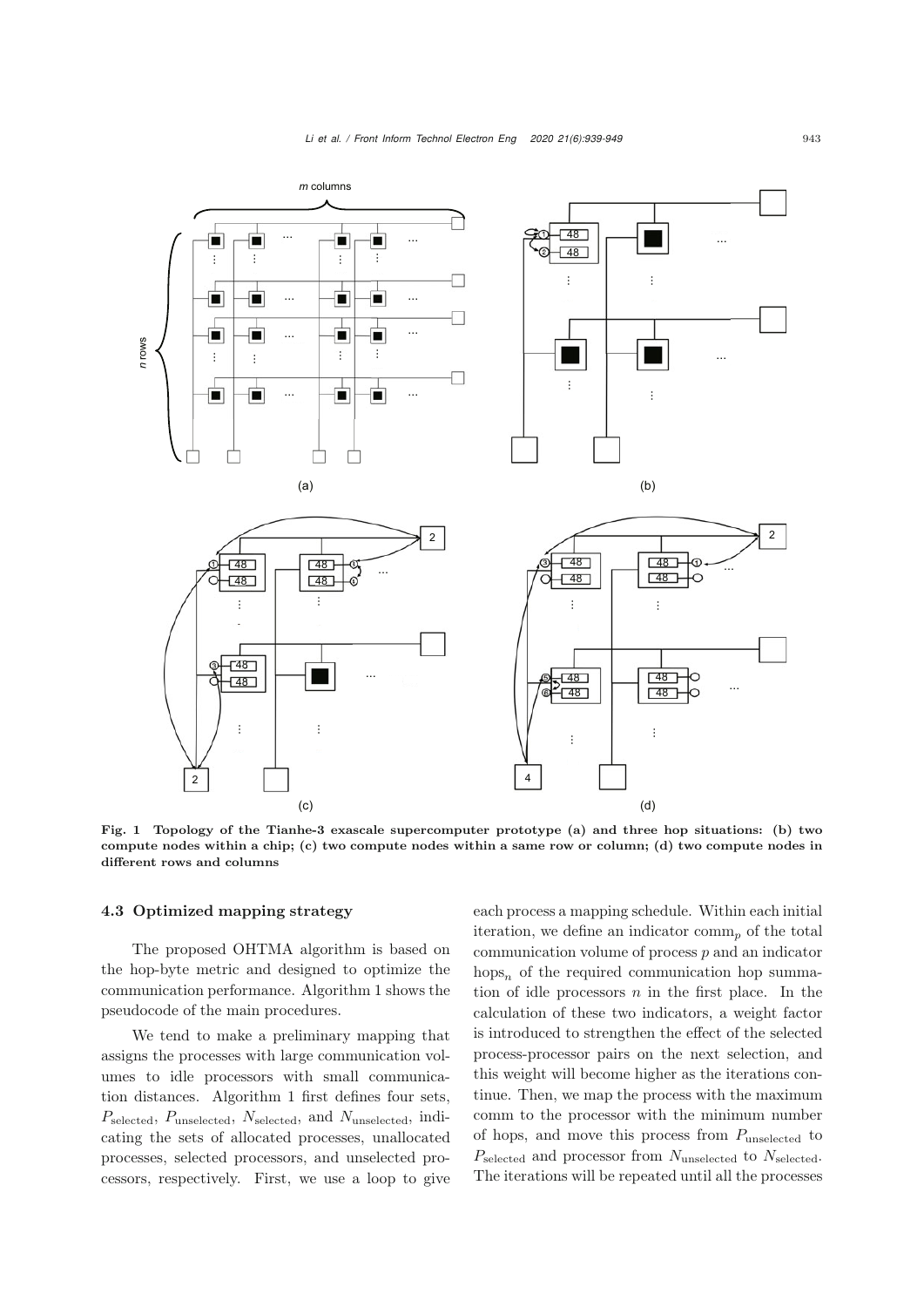#### <span id="page-5-0"></span>Algorithm 1 Optimized heuristic topology-aware mapping algorithm (OHTMA) on Tianhe-3

Require: process *P*, idle processor *N*, communication pattern matrix *A*, and hop matrix *B* Ensure: final mapping result *f* // Begin the initial part // At the beginning, all the processes and processors are unselected 1:  $P_{selected} \leftarrow \emptyset$ ,  $N_{selected} \leftarrow \emptyset$ 2:  $P_{\text{unselected}} \leftarrow P, N_{\text{unselected}} \leftarrow N$ 3:  $k \leftarrow 0$ 4: while  $k < |P|$  do 5: #pragma omp parallel for 6: **for** each process  $p$  in  $P_{\text{unselected}}$  **do** 7: comm<sub>*p*</sub> ←  $\sum_{i \in P_{\text{selected}}} A_{pi} + \frac{\sum_{j \in P_{\text{unselected}}} A_{pj}}{1 + |P_{\text{related}}|}$  $1 + |P_{\text{selected}}|$ 8: end for 9: #pragma omp parallel for 10: **for** each processor *n* in  $N_{\text{unselected}}$  **do** 11: hops<sub>n</sub> ←  $\sum_{i \in N_{selected}} B_{ni} + \frac{\sum_{j \in N_{unselected}} B_{nj}}{1 + |N_{selected}|}$  $1 + |N_{\text{selected}}|$ 12: end for // Select the processes with the maximum comm*<sup>p</sup>* and the processors with the minimum number of hops 13:  $p_{\text{max}} \leftarrow \max \{ \text{comm}_p \}, p \in P_{\text{unselected}}$ 14:  $n_{\min} \leftarrow \min \{\text{hops}_n\}, n \in N_{\text{unselected}}$ // Update mapping *f* and the subsets 15:  $f(p_{\text{max}}) \leftarrow n_{\text{min}}$ 16:  $P_{selected} \leftarrow P_{selected} + \{p_{max}\}, N_{selected} \leftarrow N_{selected} + \{n_{min}\}$ 17:  $P_{\text{unselected}} \leftarrow P_{\text{unselected}} - \{p_{\text{max}}\}, N_{\text{unselected}} \leftarrow N_{\text{unselected}} - \{n_{\text{min}}\}$ 18:  $k \leftarrow k + 1$ 19: end while // Begin mapping optimization 20: Status $||P|| \leftarrow 0, k \leftarrow 0$ 21: // Loop is a user-defined number of iterations 22: while  $k <$  loop do 23: #pragma omp parallel for 24: **for** each  $i, j \in P$ , where status[ $i \neq 1$  && status[ $j \neq 1$  **do** 25: // Calculate the hop-byte changes after exchanging these two processes 26:  $\text{Cost}_{ij} = \sum_{l \in P} A_{il} B_{f(i)f(l)} + A_{jl} B_{f(j)f(l)} - \sum_{r \in P} A_{ir} B_{f(j)f(r)} + A_{jr} B_{f(i)f(r)}$ 27: end for  $//$  Find the maximum element in the **Cost** matrix 28:  $\operatorname{Cost}_{mn} \leftarrow \max \{ \text{Cost} \}$ // Pair[ ] is used to store the exchanged pair and Result[ ] is used to store the change of hop-byte 29: Pair  $\leftarrow$  Pair + { $(m, n)$ }, Result  $\leftarrow$  Result + { $Cost_{mn}$ } 30: Status $||P|| \leftarrow 1, k \leftarrow 1$ 31: Exchange  $f(m)$  and  $f(n)$ 32: end while // Calculate the sum of the first  $n$  terms  $(n \text{ from } 0 \text{ to } |\text{Result}|)$  in Result 33:  $Sum[ \ ] \leftarrow sum(Result[ \ ])$ // Find index *t* of the maximum value in Sum[ ] 34:  $t \leftarrow \max(\text{Sum}[\ ])$ 35: Backtrack to the first *t* exchanges and obtain the final mapping *f* 36: Return *f*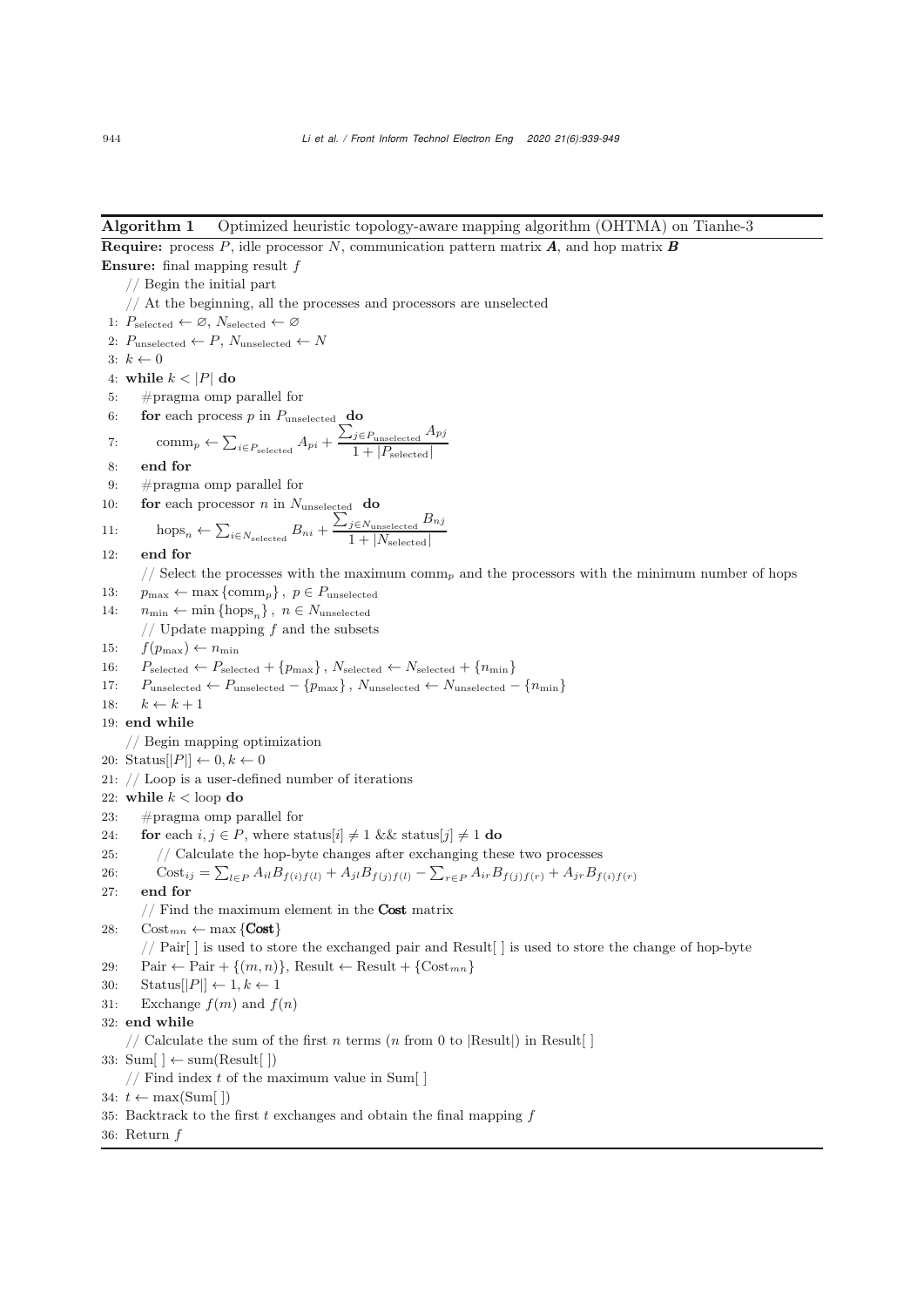are allocated to the processors primarily; that is, *P*unselected and *N*unselected are empty sets. A relatively reasonable subset of all the compute nodes will be extracted by steps 4–19 in Algorithm 1. Then we need to optimize this preliminary mapping.

After that, a pair-exchange method is applied to the optimization of the preliminary mapping. The main idea is to find any two entities within the subset of processes that should be exchanged and to update the mapping strategy. First, according to Eq.  $(1)$ , we calculate an exchange difference value matrix Cost. Then, we select the pair of processes with the maximum **Cost** entry that represents the greatest saving if the allocation of these two processes is exchanged. Meanwhile, mark and store the processes that have been exchanged to avoid repetitive computation, and save the new mapping after updating. The iteration number of loops is set by users. At the end of all the iterations, we backtrack all the results after each exchange and obtain the maximum Cost summation of the first *n* exchanges. This backtracking mechanism overcomes the redundant update in the local pairexchange-based method, and can return the status with the smallest communication cost generated by an intermediate operation.

# 5 Experimental results

In this section, we compare our OHTMA with other typical methods on Tianhe-3 and analyze the experimental results.

#### 5.1 Experiment benchmarks and applications

We chose the following benchmarks and applications to evaluate the performance of our algorithm:

1. NPB suite

NPB suite is a set of programs designed to evaluate the p[erformance](#page-9-4) [of](#page-9-4) [parallel](#page-9-4) [supercomputers](#page-9-4) [\(](#page-9-4)Bailey et al., [1991\)](#page-9-4). The implementations of NPB are available in commonly used programming models like MPI and OpenMP. In our experiments, we chose NPB version 3.3.1 and selected four programs shown in Table [2](#page-6-0) with different communication patterns.

Problem sizes in NPB are predefined and indicated as different classes. We chose the class D problem (the large test problem, 16x size increase from each of the previous classes).

2. Two scientific applications

The two scientific applications selected were

<span id="page-6-0"></span>Table 2 Four NPB programs used in this study

| Name      | Problem                                      |
|-----------|----------------------------------------------|
| CG        | Conjugate gradient, irregular memory access, |
|           | and communication                            |
| <b>BT</b> | Block tri-diagonal solver                    |
| SP        | Scalar penta-diagonal solver                 |
| LU        | Lower-upper Gauss-Seidel solver              |

Sweep3D and Snap. Sweep3D is a benchmark code, solves a 1-group time-independent discrete ordinates neutron transport problem, and calculates the flux of neutrons through each cell of a 3D grid along several directions of travel [\(Wylie et al., 2010](#page-10-16)). It uses a pipelined wave-front method and a 2D process mesh. Snap is a memory consumption scientific application that mimics the 3D deterministic Sn transport equations [\(Zerr and Baker](#page-10-17), [2013\)](#page-10-17). It is designed to gauge system performance with problems typically encountered in the discrete ordinates transport community, such as multi-thread communication.

#### 5.2 Experiment platform and setting

We performed the experiments on the Tianhe-3 exascale supercomputer prototype. The topology of Tianhe-3 has been introduced in Section 4.2. In the experiments, we ran the benchmarks and applications in 256, 512, 1024, 2048, and 4096 processes, in which BT and SP in Table 2 require the square number of processes; therefore, we carried out BT and SP with only 256, 1024, and 4096 processes. While the number of processes was increasing, we doubled the Snap cells in the *z* direction and the grid points of Sweep3D in the *y* direction. The variable loop is defined as half of the number of uploaded processes.

We evaluated our mapping method compared with two default mapping algorithms on Tianhe-3 (in-order and round-robin) and two typical topology mapping algorithms (greedy heuristic algorithm and RC[M](#page-10-6) [mapping](#page-10-6) [algorithm\)](#page-10-6) [proposed](#page-10-6) [by](#page-10-6) Hoefler and Snir [\(2011](#page-10-6)). To obtain accurate experimental results, we ensured that there were no other applications running on those nodes, tested each algorithm 10 times, and calculated the average value.

# 5.3 Results and analysis

Fig. [2](#page-7-0) shows the resulting normalized metric values for different mapping methods with different numbers of processes. Fig. [3](#page-8-0) shows the corresponding communication time of each benchmark program.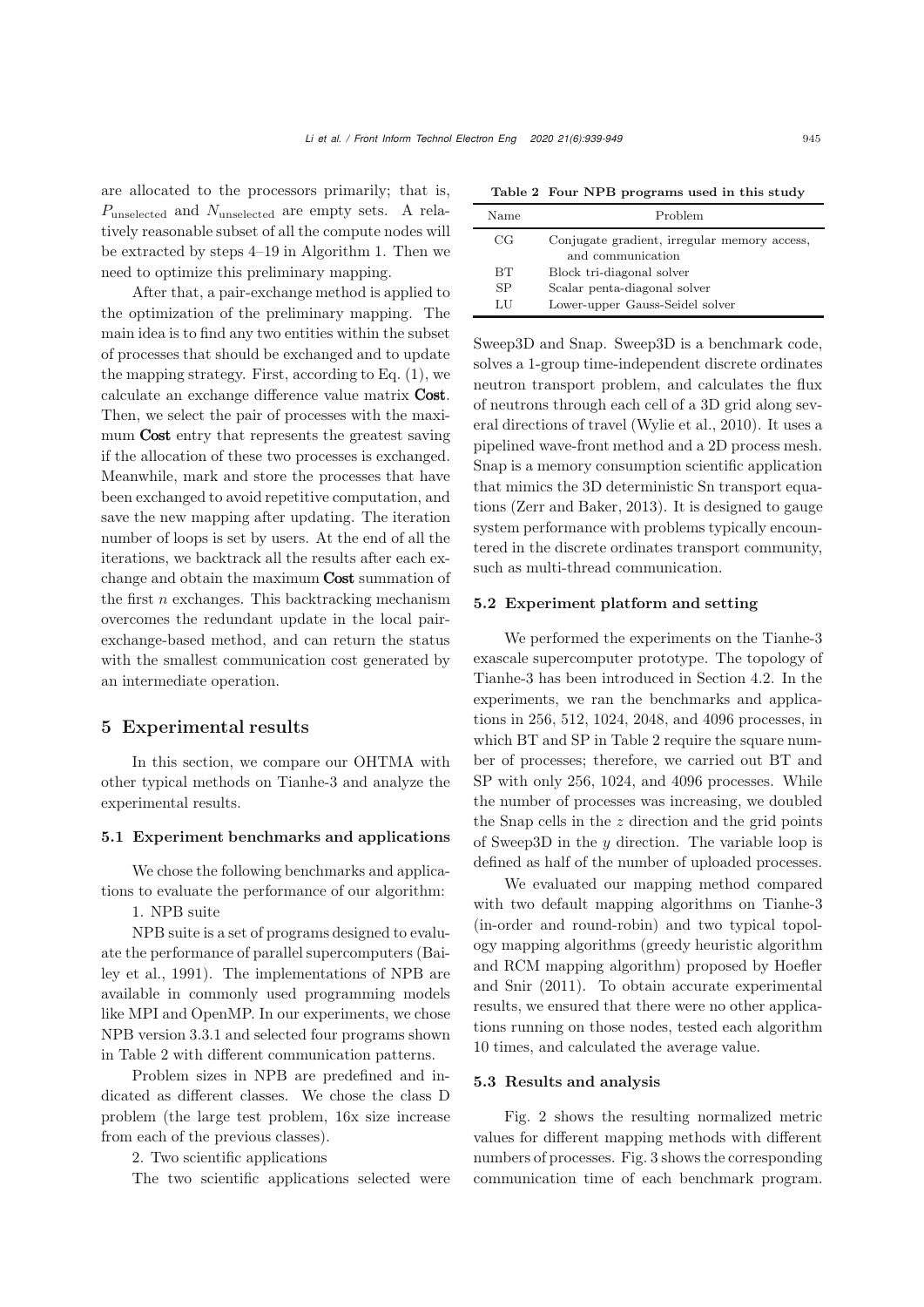

<span id="page-7-0"></span>Fig. 2 Normalized cost metric for various mapping algorithms on Tianhe-3: (a) BT; (b) CG; (c) LU; (d) SP;  $(e)$  Sweep3D;  $(f)$  Snap

BT: block tri-diagonal solver; CG: conjugate gradient, irregular memory access, and communication; LU: lower-upper Gauss-Seidel solver; SP: scalar penta-diagonal solver

All results were normalized values over the default in-order mapping algorithm. As shown in Figs. [2](#page-7-0) and [3,](#page-8-0) it is obvious that our algorithm had better performance than other strategies. As for hop-bytes, OHTMA obtained a reduction up to 43.9%, and led to as much as 37.3% saving in communication time.

As for applications composed mostly of pointto-point communications, such as BT and SP, their communication granularity is large and the number of messages is small. Figs. [2a](#page-7-0) and [2d](#page-7-0) show that OHTMA provided a large reduction in hop-bytes compared with other methods. It is obvious that RCM and round-robin were the most costly algorithms. As for BT, our strategy achieved a 29.7%

reduction and a 45.3% reduction on average in hopbytes compared with the in-order and round-robin strategies, respectively. At the same time, it obtained good performance on the communication time (Fig. [3a](#page-8-0)), and saved 13.5% of the communication time compared with the in-order strategy. We can see that the heuristic greedy algorithm obtained a little improvement compared with the RCM and default strategies. In contrast, our method saved an additional 11.6% communication time. Our method delivered a noticeable performance improvement on SP. This benchmark obtained improvements of 34.3%, 48%, 34.2%, and 44.7% compared with the four algorithms, in-order, round-robin, greedy, and RCM,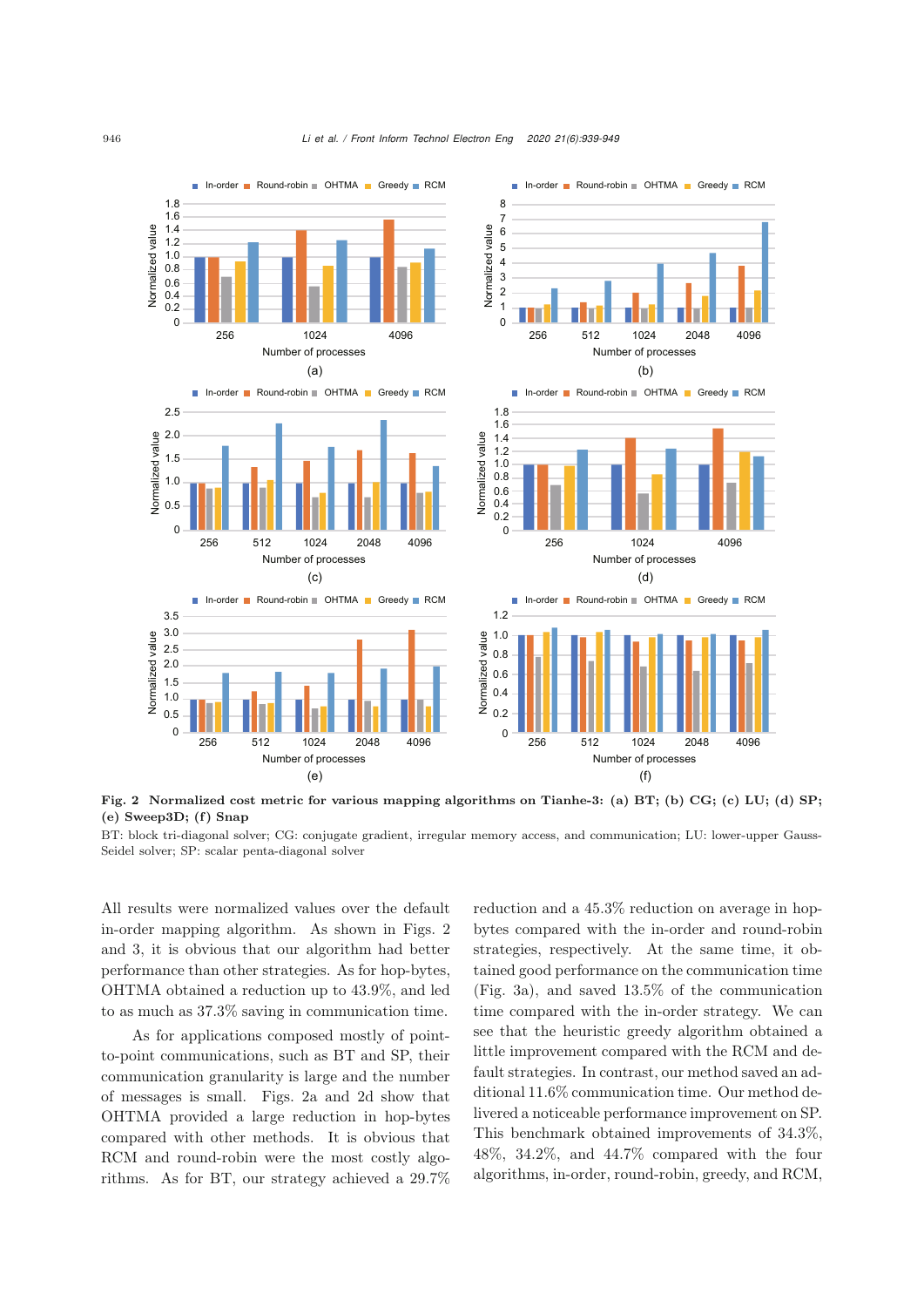

<span id="page-8-0"></span>Fig. 3 Normalized communication time for various mapping algorithms on Tianhe-3: (a) BT; (b) CG; (c) LU;  $(d)$  SP;  $(e)$  Sweep3D;  $(f)$  Snap

BT: block tri-diagonal solver; CG: conjugate gradient, irregular memory access, and communication; LU: lower-upper Gauss-Seidel solver; SP: scalar penta-diagonal solver

respectively. Our method decreased the communication time by up to 20%.

Different from the former two benchmarks, CG includes a lot of irregular long-distance communications. The results indicated that OHTMA obtained slightly larger improvement in the hop-byte metric. The cost metric fell by only 4% based on the in-order strategy; however, as shown in Fig. [3b](#page-8-0), the improvement in communication time was significant. The practical operation results show that, compared with other methods, our method can reduce the communication cost.

LU is a benchmark composed mainly of communications with small-sized messages (no more than 40 bytes). Figs. [2c](#page-7-0) and [3c](#page-8-0) show that RCM was the least effective method of topology mapping and that the increments of round-robin and RCM hopbytes were proportional to the number of processes. By contrast, OHTMA obtained steady performance on optimization, especially concerning the cost metric. The cost metric of LU after remapping by our method decreased by 20.36% and 12.3% compared with the in-order method and greedy heuristic algorithm, respectively.

With regard to two scientific applications, our method obtained a better performance on Snap than on Sweep3D. Fig. [2f](#page-7-0) indicates that the cost metrics of the four strategies were similar and that our method obviously minimized this value compared with other methods. It achieved average improvements of 29.6%, 26.7%, 29.5%, and 32.4%, compared with the in-order, round-robin, greedy, and RCM strategies, respectively. However, Fig. [2e](#page-7-0) shows that Sweep3D obtained a large improvement compared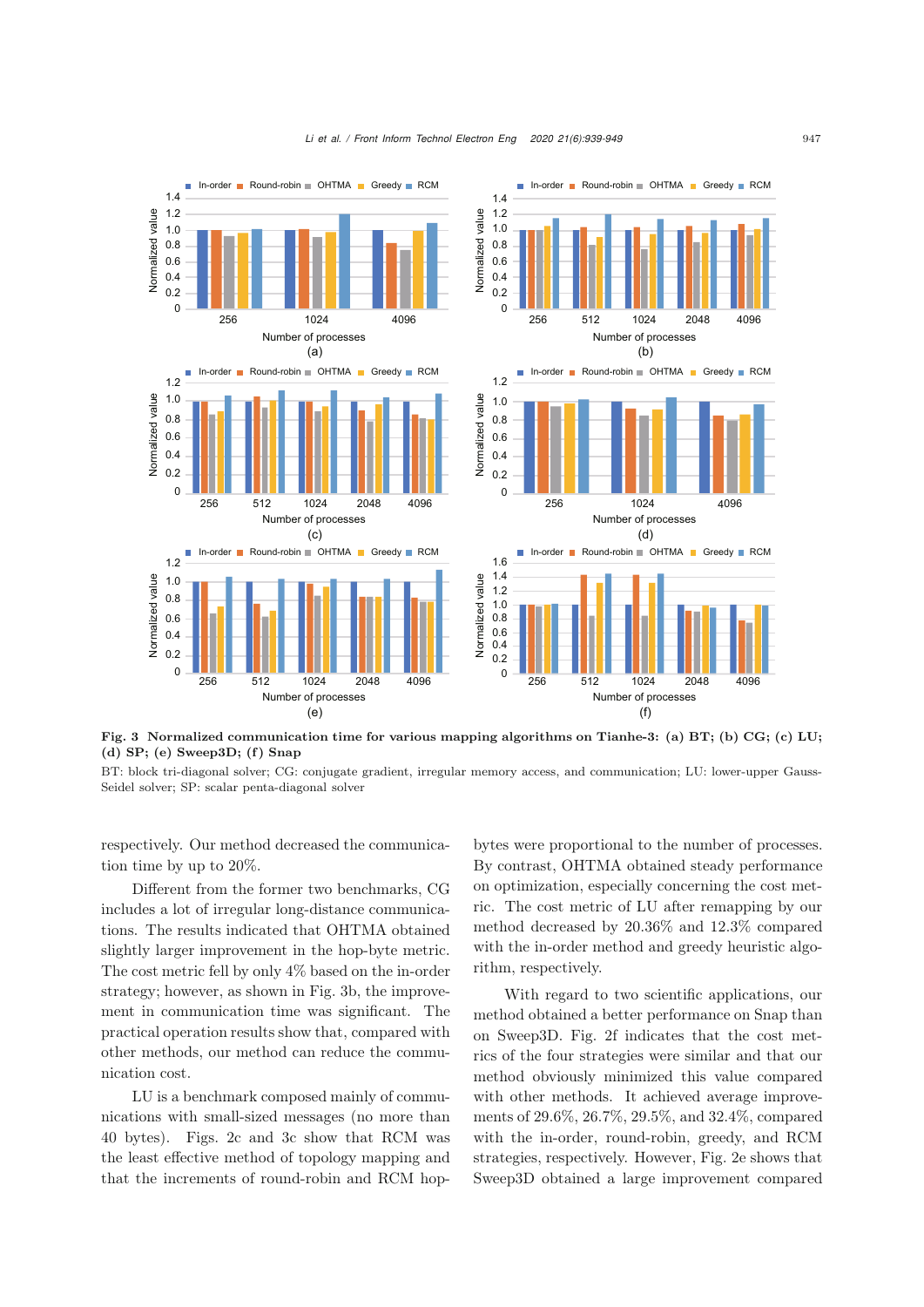with two default strategies and the RCM strategy, but performed the worst compared with the greedy heuristic algorithm. Figs. [3e](#page-8-0) and [3f](#page-8-0) show the same results about communication time: OHTMA saved 16.7% (up to 19.5% and down to 13.2%) communication time on Snap but obtained only a 5.9% reduction on Sweep3D compared with the greedy heuristic algorithm.

Globally, the optimized method shows that it outperforms the two default and the two typical mapping algorithms with these six benchmark programs. It is obvious that for applications with infrequent and short-distance communications, like BT, SP, and Sweep3D, the heuristic algorithms (optimized algorithm and greedy algorithm) produce better performance than other algorithms. Moreover, when the message size is small (like Sweep3D), our algorithm provides performance that is approximately comparable to that of the greedy algorithm, but when the message size is large (like BT and SP), our optimized algorithm can exceed the greedy algorithm. It is precisely because our method tends to map the tasks with large-size messages on the compute nodes within a chip or within a same row and column, which saves significant communication time. As for the applications with variable distance communications (like LU and Snap), the round-robin and RCM algorithms may miss the features of the communication pattern. So, these algorithms obtain the worse performance. OHTMA improves communication performance significantly according to the communication time of these applications. Meanwhile, for the applications with long-distance communications like CG, the advantage of remapping through the optimized algorithm can be more evident when the scale of the problem is large.

The mapping time is another important indicator. We optimized the algorithm implementation. Because variables (like comm, hops, and cost) in an iteration can be calculated in parallel, we used OpenMP to reduce the runtime of the mapping algorithm. After applying the optimized algorithm implementation, the mapping time decreased from 10 to 4.7 s when the number of application processes was 256, and decreased from 195 to 98 s when the number of processes was 512. The mapping time is a one-time cost, so it has practical meaning. In the future work, we will reduce the mapping time by simplifying the computation of symmetric communications.

# 6 Conclusions

In this study, we proposed a new optimized heuristic topology-aware mapping algorithm (OHTMA). This algorithm provides a greedy mapping strategy and imports the pair-exchange method in the mapping optimization operation. We took both the communication pattern and actual topology of the compute platform into consideration. We first proposed a new topology-aware mapping algorithm and then attempted to apply it on the Tianhe-3 exascale supercomputer prototype. Two default mapping algorithms and two typical mapping algorithms were compared, and OHTMA obtained satisfactory experimental improvements. OHTMA can effectively reduce both the hop-byte value and communication time. In the future, we will intend to detail the communication pattern and reduce the runtime of the remapping process.

#### Contributors

Yi-shui LI designed the research. Jie LIU guided the research. Xin-hai CHEN helped perform experiments. Yishui LI drafted the manuscript. Bo YANG, Chun-ye GONG, and Xin-biao GAN helped organize the manuscript. Shengguo LI and Han XU helped modify the manuscript. Yi-shui LI revised and finalized the paper.

#### Compliance with ethics guidelines

Yi-shui LI, Xin-hai CHEN, Jie LIU, Bo YANG, Chun-ye GONG, Xin-biao GAN, Sheng-guo LI, and Han XU declare that they have no conflict of interest.

#### References

- <span id="page-9-1"></span>Agarwal T, Sharma A, Laxmikant A, et al., 2006. Topologyaware task mapping for reducing communication contention on large parallel machines. Proc $20^{\rm th}$  IEEE Int Parallel & Distributed Processing Symp, p.1-10. https://doi.org/10.1109/IPDPS.2006.1639379
- <span id="page-9-4"></span>Bailey DH, Barszcz E, Barton JT, et al., 1991. The NAS parallel benchmarks—summary and preliminary results. Proc ACM/IEEE Conf on Supercomputing, p.158-165. https://doi.org/10.1145/125826.125925
- <span id="page-9-3"></span>Bhatele A, 2010. Automating Topology Aware Mapping for Supercomputers. PhD Thesis, University of Illinois at Urbana-Champaign, Urbana, USA.
- <span id="page-9-0"></span>Bhatele A, Laxmikant V, 2009. An evaluative study on the effect of contention on message latencies in large supercomputers. Proc IEEE Int Symp on Parallel & Distributed Processing, p.1-8. https://doi.org/10.1109/IPDPS.2009.5161094
- <span id="page-9-2"></span>Brandfass B, Alrutz T, Gerhold T, 2013. Rank reordering for MPI communication optimization. *Comput Fluid*,